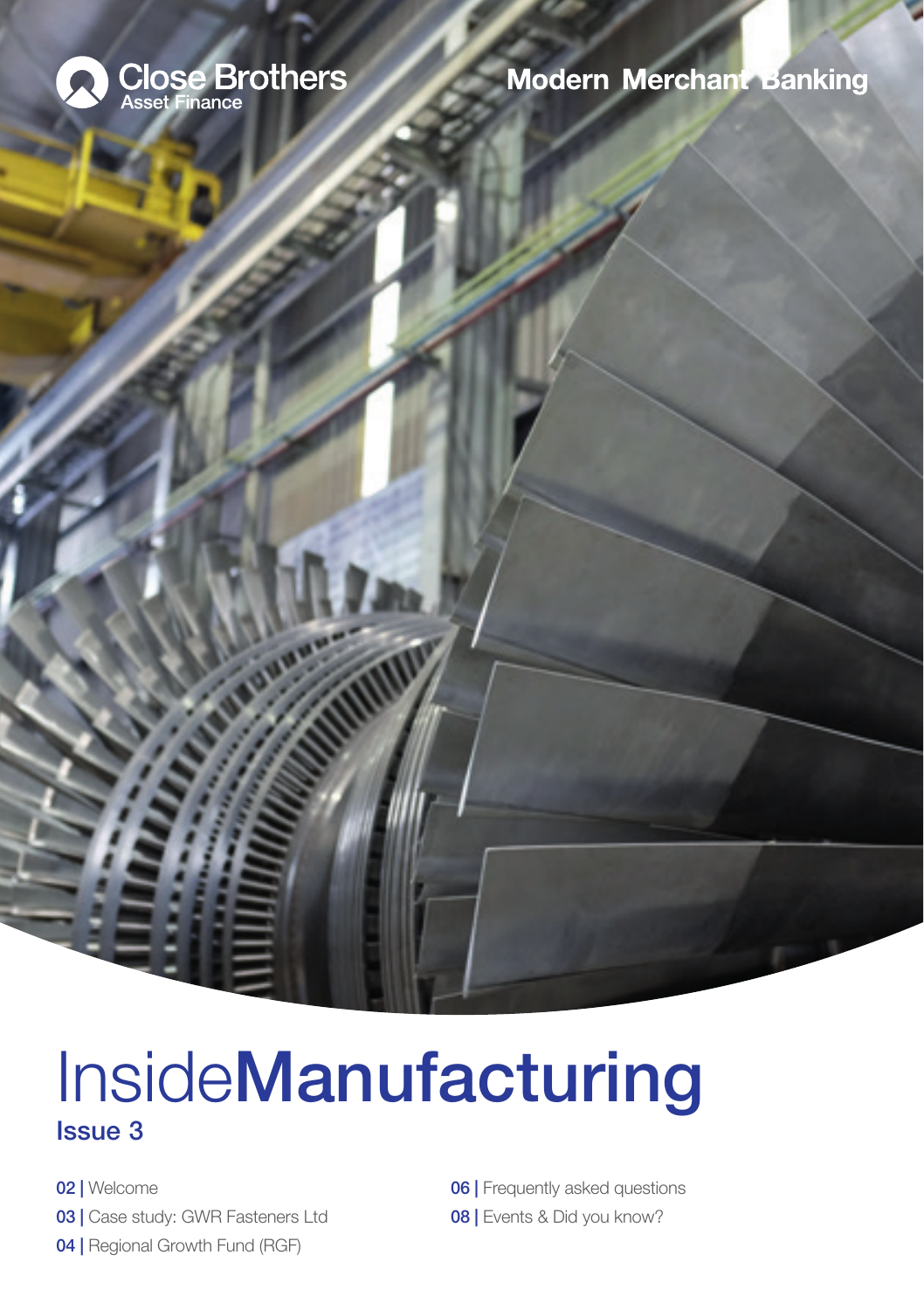# Introduction from Steve Gee Managing Director, Manufacturing Division



Steve Gee Managing Director Manufacturing Division Close Brothers Asset Finance



# Welcome to the latest edition of Inside Manufacturing from Close Brothers Asset Finance.

This time, we're focusing on the Regional Growth Fund (RGF), specifically how it can benefit manufacturers, how to access it and who is eligible for a grant.

If you haven't heard of the RGF, it's a government initiative that supports private sector investment to create economic growth and sustainable employment, and it's granted via intermediaries like us.

We have been awarded a significant amount of funding that is just waiting to help businesses that have an appetite for growth, but are finding it difficult to generate the funds to invest in the assets they need to realise that growth.

To qualify for RGF support to purchase an asset, an SME must commit to creating new or safeguarding existing employment, and have been unable to secure finance for the investment.

It's no exaggeration to say that it has thrown a lifeline to many firms and to date, the Close Brothers Asset Purchase Scheme has helped over 300 businesses to invest in vital assets, and has created or saved over 1300 jobs.

For me, those figures really underline just how important a role the RGF has to play in helping the economy grow.

Read on to find out more about the terms and conditions of lending via the RGF, and hear first hand from one business that is already reaping the benefits of their grants.

You can be assured that our industry expertise is second to none, and we are committed to finding funding solutions and creating positive outcomes for manufacturers.

Here Ost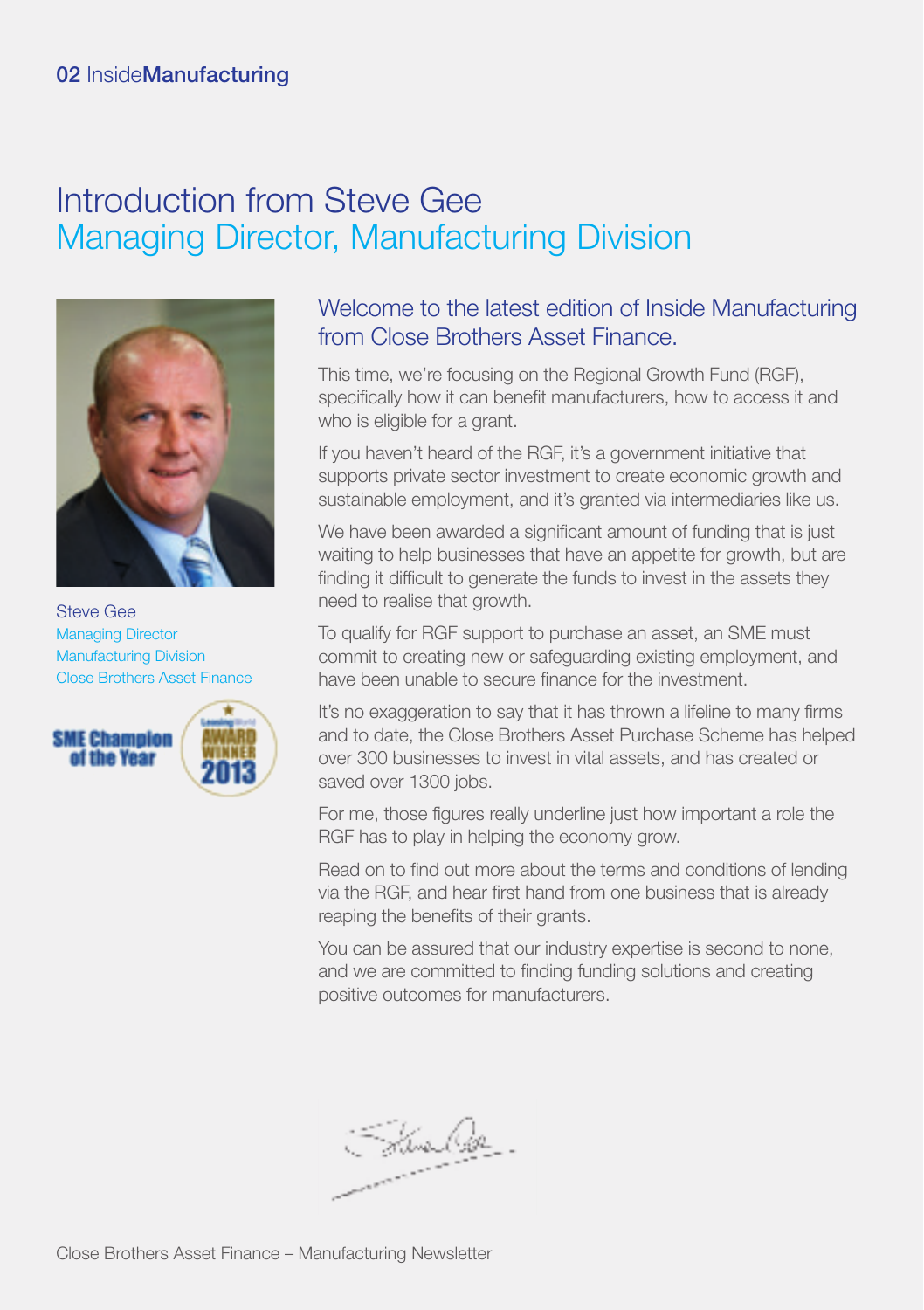# Case study

Name: GWR Fasteners Ltd. Business requirement: Machinery & equipment purchase Industry: Engineering Product solution: Hire purchase funding

# Company profile

GWR Fasteners Ltd is a manufacturer and online distributor of standard and specialised fasteners and precision engineered components, based in Oswestry, Shropshire.

Working with clients of all sizes from all over the world, the company has an extensive product range that includes GWR Colourfast®, a unique process of colouring stainless steel fasteners and components.

# **Challenge**

GWR Fasteners needed to invest in a new CNC machine that would allow them to produce their own specialist components and reduce their reliance on third party suppliers.

They also wanted to expand their customer base by offering a wider range of services and needed to develop a new product range that they could sell through their online distribution channels, both of which would require new machinery.

# Solution

Working with Simon Parker, Area Sales Manager at Close Brothers Asset Finance, GWR Fasteners were guided through an application for RGF grant assistance and were subsequently awarded £18,740 towards the cost of their new machine.

In addition to the grant, Close Brothers Asset Finance were also able to provide a flexible Hire Purchase package that complemented the deposit paid by the RGF.

# Result

The new CNC machine purchased by GWR Fasteners has been a great success for the company and they recently ordered a second machine, again with the support of Close Brothers Asset Finance.

Thanks to the machine the company has been able to offer its existing customer base a new range of components with shorter lead times, and they now have the capability to manufacture specialist components to their client's specifications.

GWR Fasteners are also able to manufacture specialist and obsolete fasteners that are no longer available.

Sales from both new and existing customers have increased due to the machine's capacity and the company has since recruited one new member of staff, with further plans to hire in the near future.

Close Brothers Asset Finance understood our needs and assisted us throughout the RGF application. Without this backing we wouldn't be where we are today.They saw our potential and continue to support us as we grow.

> Jude Robinson, Commercial Director GWR Fasteners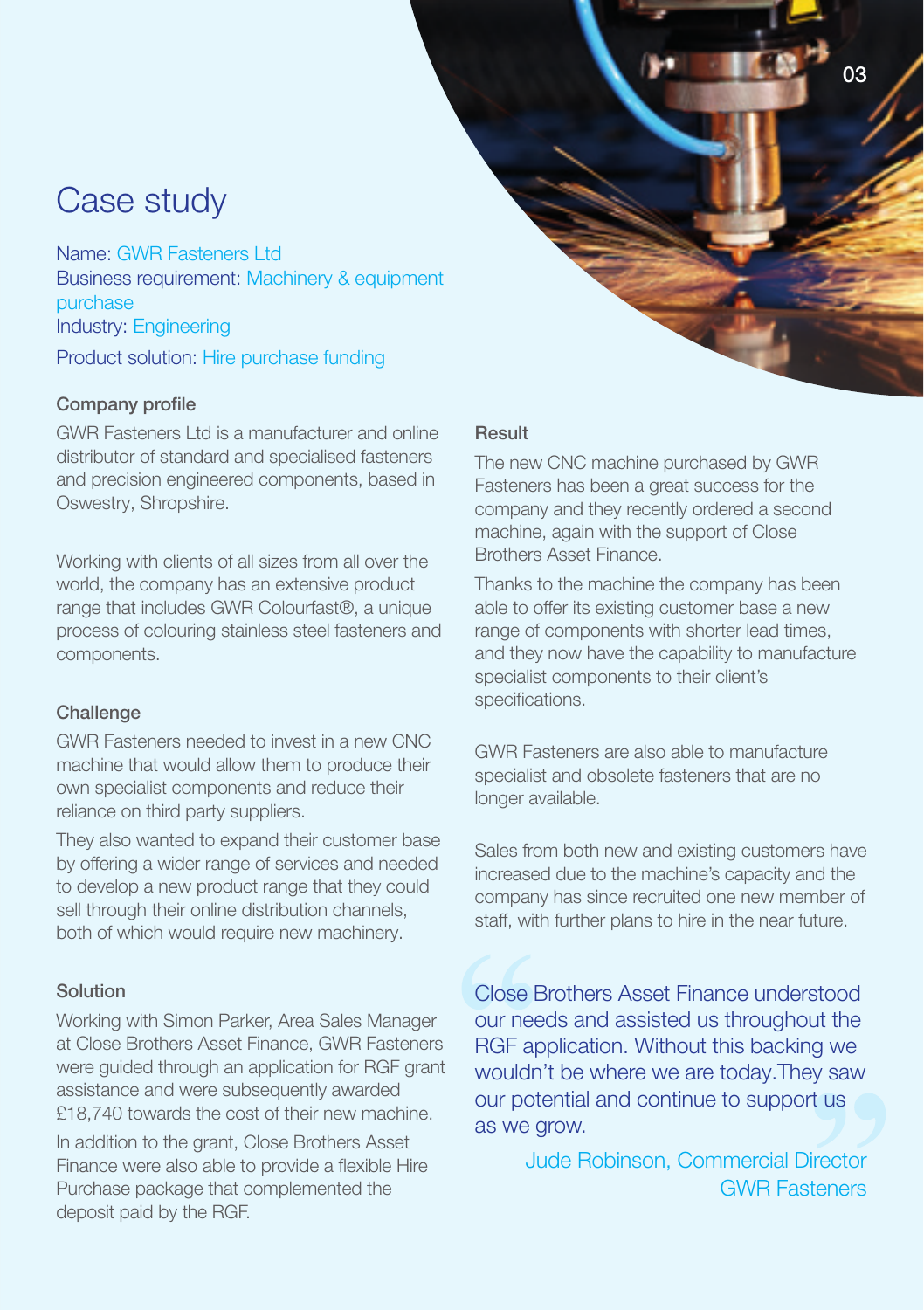# Regional Growth Fund (RGF)

Close Brothers has been granted an award from the Government's Regional Growth Fund (RGF), a £3.2 billion fund operating across England from 2011 to 2016. Close Brothers will receive £40 million from the fund in addition to the £30 million previously received which has supported SME investment in selected areas. To qualify for RGF support an SME must commit to either recruiting new employees or safequarding jobs.

To date we have worked with over 300 small businesses which has resulted in the creation or safeguarding of over 1300 jobs.

# What is the Regional Growth Fund?

The Regional Growth Fund (RGF) is a £3.2 billion fund for SMEs that is granted via intermediaries. It asks businesses to invest in growth, which in turn creates new jobs whilst safeguarding thousands of existing posts.

Launched in 2011, the RGF has already awarded over £2 billion to almost 300 projects and programmes which have helped create more than 500,000 jobs and over £13 billion of private sector investment.

# How the Close Brothers RGF scheme works

If you need financial support for a project that involves private sector investment and will create sustainable employment, but need help to invest in additional equipment or machinery, you may be eligible for an RGF grant.

The size of the grant available is based on the scale and location of your business, the level of asset investment and the number of sustainable full time posts being created or retained.

It's important to note that you must commit to

creating or retaining those jobs to be eligible. One job must be created or retained for every £10,000 received, up to a maximum of £500,000.

# Could you be eligible?

- Have you been turned down for finance for this investment?
- Are you planning to purchase an asset but unable to finance the necessary deposit?
- Are you unsure as to whether you could afford the monthly payment on the asset?
- Are you a small or medium sized business with fewer than 250 employees and a turnover of under £35 million?
- Through the proposed investment will you create additional jobs or safeguard jobs which would otherwise have been lost?

# Key features

- RGF monies take the form of a grant
- The investment will be financed by Close Brothers Asset Finance on either a Hire Purchase or Lease basis. You will negotiate mutually acceptable terms with your local Close Brothers Asset Finance Area Sales Manager

# The level of available grant is based upon the following:

- Size of your business
- The amount of the investment
- Whether you could get funding for this purchase without RGF funds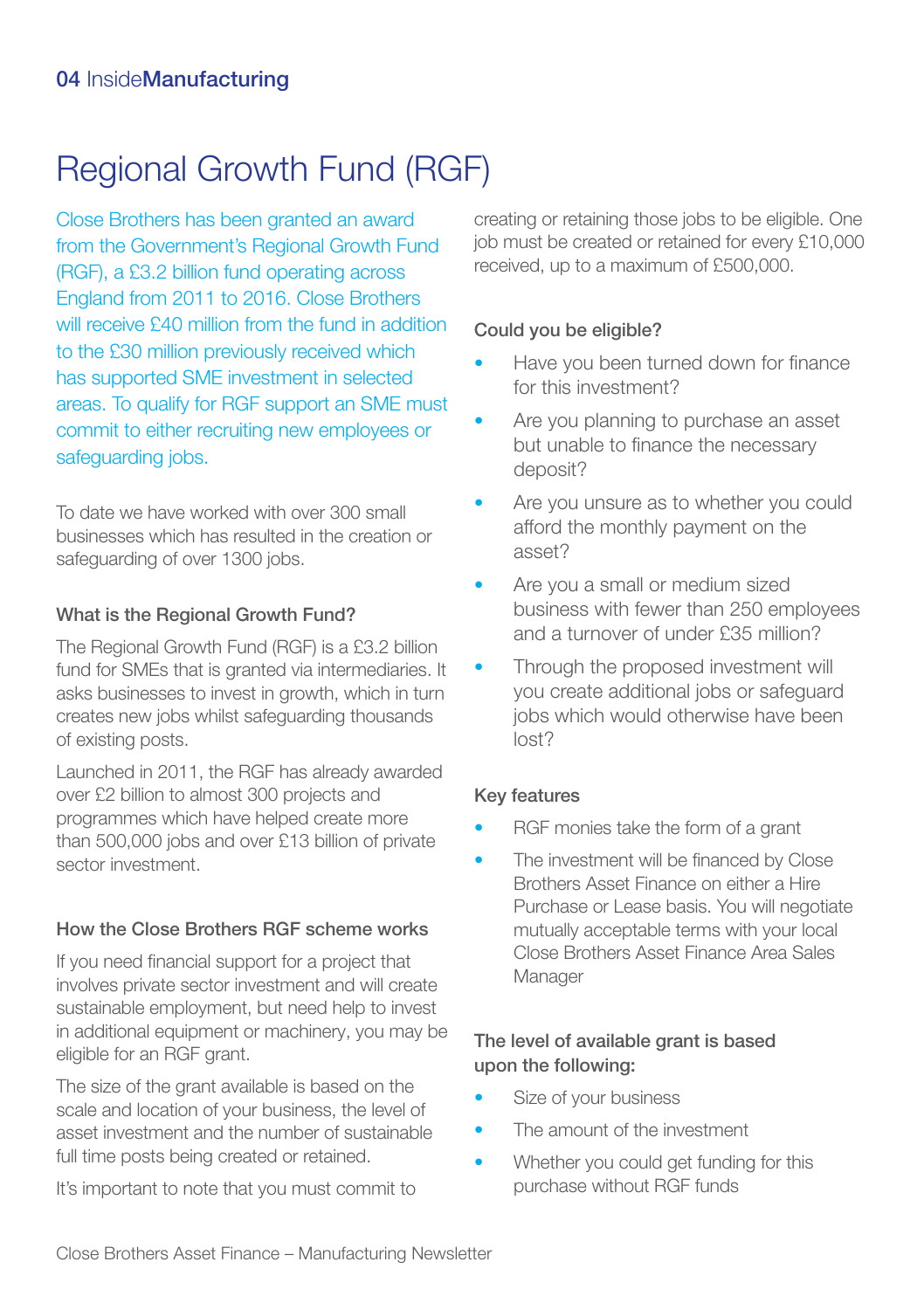#### Applying for the RGF

Close Brothers Asset Finance will be on hand to support you from your initial expression of interest to the moment you receive the money, and beyond. Your local Close Brothers Asset Finance Area Sales Manager will go through the application form with you and explain the terms and conditions.

We have already guided over 300 SMEs through the process and have seen first-hand the positive impact it can have on individual businesses as well as the local economy.

Close Brothers are great to deal with. They assisted us through the RGF application, which has resulted in us being able to buy the machinery needed to support our business growth.

Matthew Jenness Micron Workholding Ltd

If you would like to find out more on the Regional Growth Fund please contact us on 01244 459 798 or visit www.closeasset.co.uk

05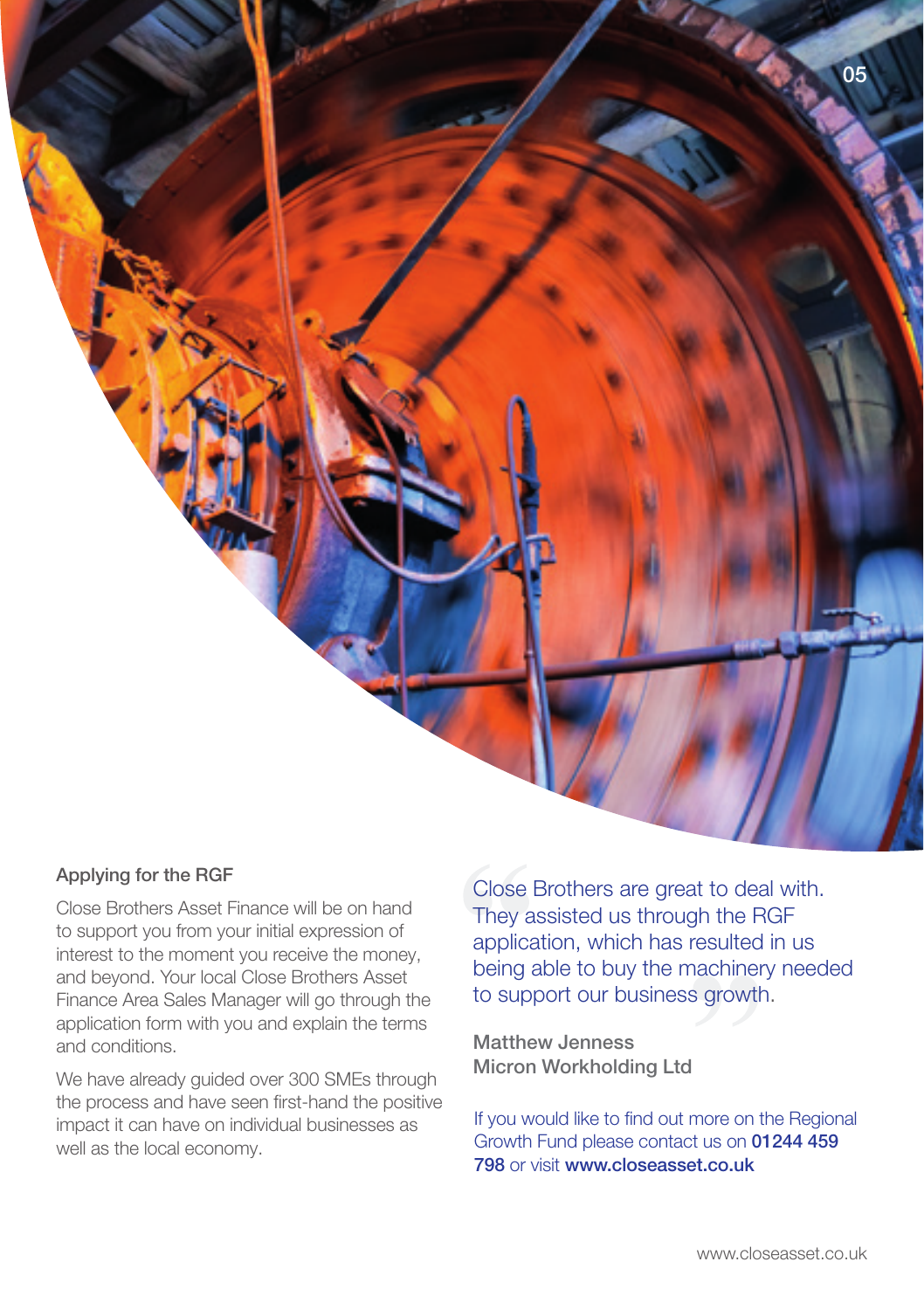# Asset finance: Frequently asked questions

# Q: What finance products do Close Brothers Asset Finance offer?

A: We offer a range of flexible funding options including Hire Purchase, Leasing and Refinancing, enabling you to purchase assets and grow your business.

Our products are designed to make purchasing an asset as easy as possible, putting it straight to work while keeping your working capital intact.

We have a team of specialists across the UK who can advise you on which products will best suit your requirements, allowing you to ease cash flow and develop your business.

#### Q: What kind of equipment can be financed through Close Brothers Asset Finance?

A: We finance all types of manufacturing, construction, recycling and waste management equipment including machine tools, woodworking and plastics machinery, cranes, screeners, crushers and excavators.

### Q: Would I be able to have different suppliers and equipment on the same agreement?

A: Yes, so long as delivery is close enough together to manage pay-out to the suppliers satisfactorily; we can combine assets and suppliers on one agreement, allowing flexibility to shop around and freedom of choice.

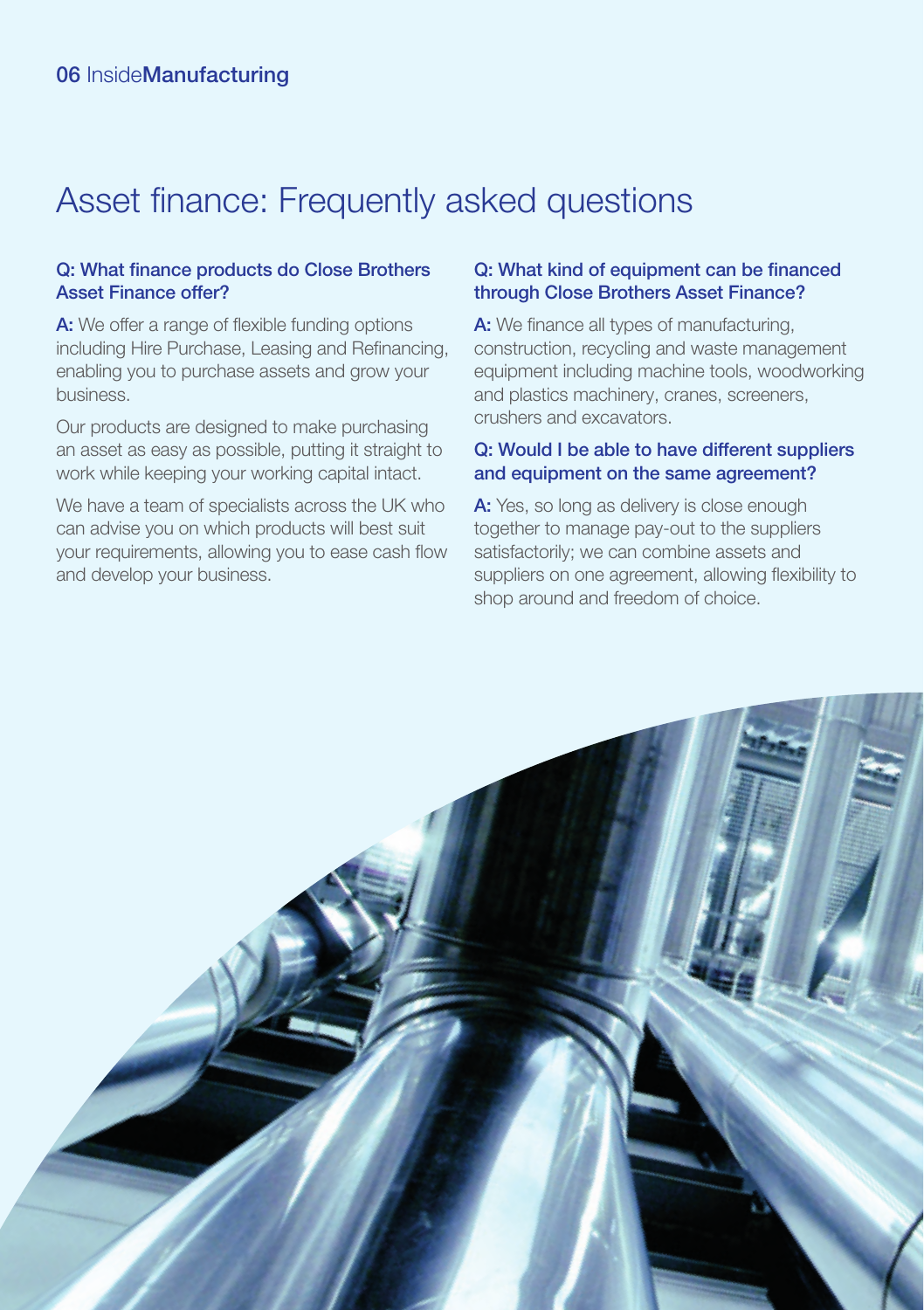### Q: Would my repayments on the agreement be fixed?

A: Yes, once an agreement has been entered into, the monthly payment figure will remain the same (unless on a lease agreement where the VAT rate changes) for the duration of the agreement, offering peace of mind for future budgeting.

# Q: Can I settle the agreement earlier than the minimum term?

A: Yes, should a business wish to pay off the agreement early, a settlement figure can be provided and in most cases an interest rebate is applied.

#### Q: What happens if the business is sold?

A: We may be able to assign the agreement to the new owner if they pass our underwriting criteria, otherwise the agreement must be settled in full before title to our assets can be transferred across as part of the business sale.

#### Q: Why choose asset finance?

A: Asset finance is a flexible funding solution when compared to traditional bank loans for purchasing assets. It is very simple to arrange, and unlike a bank overdraft can not be called in on demand.

To find out more about how Close Brothers Asset Finance can help you, please call 01244 457 569 or visit www.closeasset.co.uk